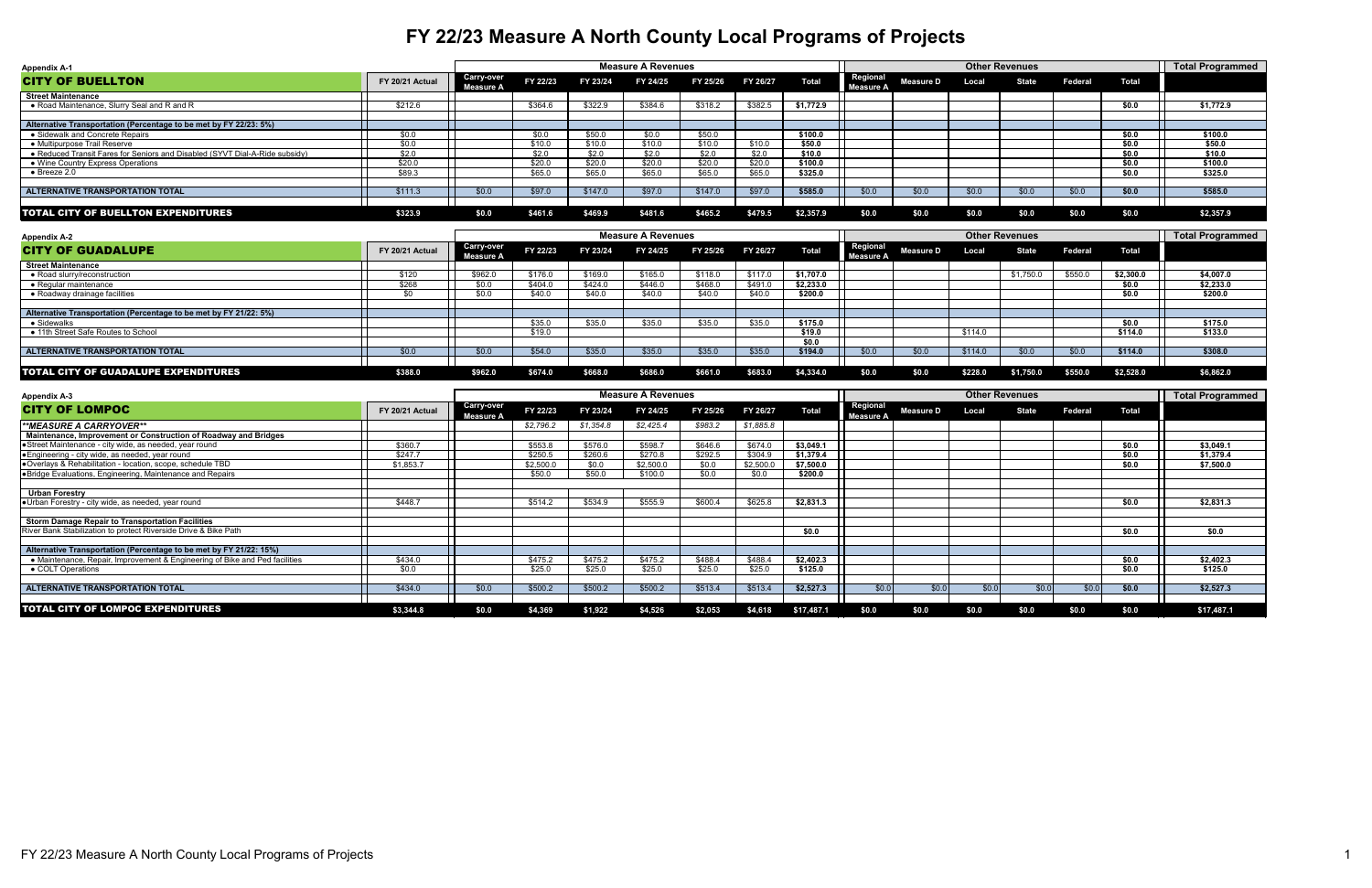| <b>Appendix A-4</b>                                                                                                         |                 |           |           |           | <b>Measure A Revenues</b> |           |           |              |                       |                  |       | <b>Other Revenues</b> |                |              | <b>Total Programmed</b> |
|-----------------------------------------------------------------------------------------------------------------------------|-----------------|-----------|-----------|-----------|---------------------------|-----------|-----------|--------------|-----------------------|------------------|-------|-----------------------|----------------|--------------|-------------------------|
| <b>CITY OF SANTA MARIA</b>                                                                                                  | FY 20/21 Actual | Carryover | FY 22/23  | FY 23/24  | FY 24/25                  | FY 25/26  | FY 26/27  | <b>Total</b> | Regional<br>Measure A | <b>Measure D</b> | Local | <b>State</b>          | <b>Federal</b> | <b>Total</b> |                         |
| **MEASURE A CARRYOVER**                                                                                                     |                 |           | \$5,210.0 | \$5,475.4 | \$5,360.3                 | \$4,986.9 | \$3,844.7 |              |                       |                  |       |                       |                |              |                         |
| Maintenance, Improvement or Construction of Roadway and Bridges                                                             |                 |           |           |           |                           |           |           |              |                       |                  |       |                       |                |              |                         |
| • Roadway Maintenance and improvements                                                                                      | \$4,068.5       |           | \$4,092.1 | \$4,468.  | \$4,765.8                 | \$5,088.  | \$5,439.3 | \$23,854.0   |                       |                  |       |                       |                | \$0.0        | \$23,854.0              |
| •Landscaping Maintenance                                                                                                    |                 |           | \$50.0    | \$55.0    | \$60.5                    | \$66.6    | \$73.2    | \$305.3      |                       |                  |       |                       |                |              |                         |
| <b>Traffic Safety</b>                                                                                                       |                 |           |           |           |                           |           |           |              |                       |                  |       |                       |                |              |                         |
| · Signage replacements and improvements                                                                                     | \$316.6         |           | \$327.6   | \$352.5   | \$379.6                   | \$409.0   | \$440.9   | \$1,909.7    |                       |                  |       |                       |                | \$0.0        | \$1,909.7               |
| • Pavement delineation                                                                                                      | \$531.2         |           | \$573.6   | \$618.1   | \$666.5                   | \$719.0   | \$776.    | \$3,353.4    |                       |                  |       |                       |                | \$0.0        | \$3,353.4               |
| • Street lighting maintenance & improvements                                                                                | \$333.1         |           | \$351.0   | \$378.3   | \$407.8                   | \$439.9   | \$474.8   | \$2,051.9    |                       |                  |       |                       |                | \$0.0        | \$2,051.9               |
| • Street lighting upgrades - Underlit neighborhoods                                                                         | \$10.0          |           | \$150.0   | \$165.0   | \$181.5                   | \$199.7   | \$219.6   | \$915.8      |                       |                  |       |                       |                | \$0.0        | \$915.8                 |
| • Traffic signal maintenance and improvements                                                                               | \$340.0         |           | \$352.0   | \$379.3   | \$409.0                   | \$441.3   | \$476.4   | \$2,058.1    |                       |                  |       |                       |                | \$0.0        | \$2,058.1               |
| <b>Highway Improvements</b>                                                                                                 |                 |           |           |           |                           |           |           |              |                       |                  |       |                       |                |              |                         |
| Alternative Transportation (Percentage to be met by FY 21/22: 15%)                                                          |                 |           |           |           |                           |           |           |              |                       |                  |       |                       |                |              |                         |
| Maintenance, Repair, Construction & Improvement of Bike/Ped Facilities, Safe Routes to<br><b>School, and ADA facilities</b> | \$441.0         |           | \$957.4   | \$1,062.0 | \$1,096.6                 | \$1,048.0 | \$1,090.4 | \$5,254.4    |                       |                  |       |                       |                | \$0.0        | \$5,254.4               |
| <b>City-wide Sidewalk Index</b>                                                                                             |                 |           | \$120.0   | \$40.0    | \$40.0                    | \$40.0    | \$40.0    | \$280.0      |                       |                  |       |                       |                |              |                         |
| Programs, Education, & Incentives to Reduce Single Occupant Auto Trips or<br><b>Transportation Demand</b>                   | \$10            |           | \$10.0    | \$10.0    | \$10.0                    | \$10.0    | \$10.0    | \$50.0       |                       |                  |       |                       |                | \$0.0        | \$50.0                  |
|                                                                                                                             |                 |           |           |           |                           |           |           |              |                       |                  |       |                       |                |              |                         |
| <b>ALTERNATIVE TRANSPORTATION TOTAL</b>                                                                                     | \$451.0         | \$0.0\$   | \$1,087.4 | \$1,112.0 | \$1,146.6                 | \$1,098.0 | \$1,140.4 | \$5,584.4    | \$0.0                 | \$0.0            | \$0.0 | \$0.0                 | \$0.0          | \$0.0        | \$5,584.4               |
| <b>TOTAL CITY OF SANTA MARIA EXPENDITURES</b>                                                                               | \$6,050.5       | \$0.0     | \$6,983.6 | \$7,528.4 | \$8,017.4                 | \$8,462.2 | \$9,040.8 | \$40,032.4   | \$0.0                 | \$0.0            | \$0.0 | \$0.0                 | \$0.0          | \$0.0        | \$40,032.4              |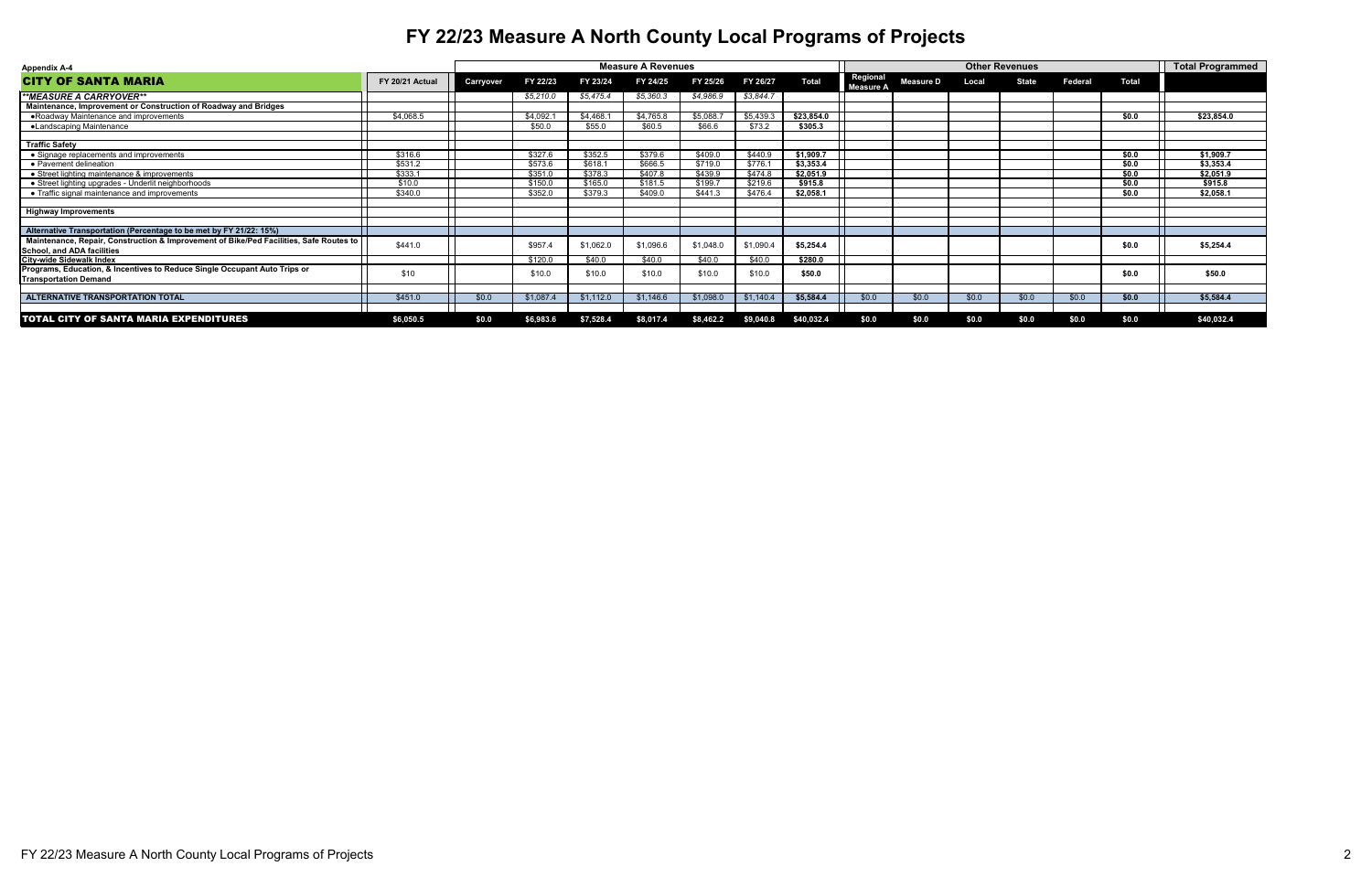| <b>Appendix A-5</b>                                                    |                        |           |          |          | <b>Measure A Revenues</b> |          |          |              |                                     |                  | <b>Other Revenues</b> |              |                |              | <b>Total Programmed</b> |
|------------------------------------------------------------------------|------------------------|-----------|----------|----------|---------------------------|----------|----------|--------------|-------------------------------------|------------------|-----------------------|--------------|----------------|--------------|-------------------------|
| <b>CITY OF SOLVANG</b>                                                 | <b>FY 20/21 Actual</b> | Carryover | FY 22/23 | FY 23/24 | FY 24/25                  | FY 25/26 | FY 26/27 | <b>Total</b> | <b>Regional</b><br><b>Measure A</b> | <b>Measure D</b> | Local                 | <b>State</b> | <b>Federal</b> | <b>Total</b> |                         |
| <i><b>**MEASURE A CARRY OVER**</b></i>                                 |                        |           | \$282.0  | \$226.0  | \$178.0                   | \$162.0  | \$179.0  |              |                                     |                  |                       |              |                |              |                         |
| Maintenance, Improvement or Construction of Roadways and Bridges       |                        |           |          |          |                           |          |          |              |                                     |                  |                       |              |                |              |                         |
| $\bullet$ Slurry Seal                                                  |                        |           | \$500.0  |          | \$200.0                   |          | \$200.0  | \$900.0      |                                     |                  | \$600.0               |              |                | \$600.0      | \$1,500.0               |
| • Pavement Overlay, Repairs & Crack Seal                               |                        |           |          | \$500.0  |                           | \$400.0  |          | \$900.0      |                                     |                  |                       | \$440.0      |                | \$440.0      | \$1,340.0               |
| • Miscellaneous Projects and Road Repairs                              | \$8.0                  | \$1,098.0 |          |          |                           | \$50.0   |          | \$1,148.0    | \$1,200.0                           |                  |                       |              |                | \$1,200.0    | \$2,348.0               |
| Alternative Transportation (Percentage to be met by FY 21/22: 15%)     |                        |           |          |          |                           |          |          |              |                                     |                  |                       |              |                |              |                         |
| Maintenance, Repair, Construction & Improvement of Bike/Ped Facilities |                        |           |          |          |                           |          |          |              |                                     |                  |                       |              |                |              |                         |
| • Sidewalk Infill and Repair                                           |                        |           |          |          | \$280.0                   |          | \$170.0  | \$450.0      |                                     |                  | \$1,950.0             |              |                | \$1,950.0    | \$2,400.0               |
| $\bullet$ Access Ramps                                                 |                        |           | \$20.0   | \$20.0   | \$20.0                    |          | \$30.0   | \$90.0       |                                     |                  | \$50.0                |              |                | \$50.0       | \$140.0                 |
| $\bullet$ Bike Lanes                                                   |                        |           |          |          |                           |          |          | \$0.0        |                                     |                  | \$2,000.0             |              |                | \$2,000.0    | \$2,000.0               |
| <b>Reduced Transit Fares</b>                                           |                        |           |          |          |                           |          |          |              |                                     |                  |                       |              |                |              |                         |
| • Santa Ynez Valley Transit, Fare Subsidy                              | \$6.0                  |           | \$3.0    | \$3.0    | \$3.0                     | \$3.0    | \$3.0    | \$15.0       |                                     |                  |                       |              |                | \$0.0        | \$15.0                  |
| <b>ALTERNATIVE TRANSPORTATION TOTAL</b>                                | \$6.0\$                | \$0.0     | \$23.0   | \$23.0   | \$303.0                   | \$3.0    | \$203.0  | \$555.0      |                                     |                  | \$4,000.0             | \$0.0        | \$0.0          | \$4,000.0    | \$4,555.0               |
| <b>TOTAL CITY OF SOLVANG EXPENDITURES</b>                              | \$14.0                 | \$1,098.0 | \$523.0  | \$523.0  | \$503.0                   | \$453.0  | \$403.0  | \$3,503.0    | \$1,200.0                           | \$0.0            | \$4,600.0             | \$440.0      | \$0.0          | \$6,240.0    | \$9,743.0               |

| <b>Appendix A-6</b>                                                                 |                 |                                                              |           |           | <b>Measure A Revenues</b> |                                       |           |              |                              |                  |            | <b>Other Revenues</b> |                |              | <b>Total Programmed</b> | <b>Class 2 Bikeway</b> |
|-------------------------------------------------------------------------------------|-----------------|--------------------------------------------------------------|-----------|-----------|---------------------------|---------------------------------------|-----------|--------------|------------------------------|------------------|------------|-----------------------|----------------|--------------|-------------------------|------------------------|
| <b>COUNTY OF SANTA BARBARA - NORTH COUNTY</b>                                       | FY 20/21 Actual | <b>Carryover</b>                                             | FY 22/23  | FY 23/24  | FY 24/25                  | FY 25/26                              | FY 26/27  | <b>Total</b> | Regional<br><b>Measure A</b> | <b>Measure D</b> | Local      | <b>State</b>          | <b>Federal</b> | <b>Total</b> |                         | <b>Expenditures</b>    |
| Maintenance, Improvement or Construction of Roadways and Bridges                    |                 |                                                              |           |           |                           |                                       |           |              |                              |                  |            |                       |                |              |                         |                        |
| • Roadway Maintenance and Repair                                                    | \$2,765.5       | \$7.0                                                        | \$2,243.0 | \$1,587.0 | \$1,575.0                 | \$1.715.0                             | \$1,685.0 | \$8.812.0    |                              |                  | \$5.450.0  | \$14,000.0            | \$0.0          | \$19,450.0   | \$28.262.0              |                        |
| • Pavement Preservation                                                             |                 |                                                              | \$403.0   | \$406.2   | \$481.7                   | \$486.0                               | \$440.0   | \$2,216.9    |                              |                  | \$4,700.0  | \$8,000.0             | \$0.0          | \$12,700.0   | \$14,916.9              |                        |
| • Bridge and Large Culvert projects                                                 |                 |                                                              | \$250.0   | \$450.0   | \$472.5                   | \$200.0                               | \$305.0   | \$1,677.5    |                              |                  | \$1,185.0  | \$750.0               | \$25,000.0     | \$26,935.0   | \$28,612.5              |                        |
| Urban Forestry Street Tree Program - Trees, landscaping maintenance and replacement | \$547.8         |                                                              | \$548.0   | \$830.0   | \$835.0                   | \$750.0                               | \$780.0   | \$3,743.0    |                              |                  |            |                       |                | \$0.0        | \$3,743.0               |                        |
| <b>Traffic Operations</b>                                                           |                 |                                                              |           |           |                           |                                       |           |              |                              |                  |            |                       |                |              |                         |                        |
| • Signs, striping, and guard rail                                                   | \$178.9         |                                                              | \$179.0   | \$553.0   | \$555.0                   | \$500.0                               | \$500.0   | \$2,287.0    |                              |                  |            | \$750.0               | \$325.0        | \$1,075.0    | \$3,362.0               |                        |
| • Intersection and bikeway signals and lighting                                     |                 |                                                              |           |           |                           | \$193.0                               | \$100.0   | \$293.0      |                              |                  |            |                       |                | \$0.0        | \$293.0                 |                        |
| <b>Lanscaping Maintenance</b>                                                       |                 |                                                              |           |           |                           |                                       |           |              |                              |                  |            |                       |                |              |                         |                        |
| • Walkway, median and other landscape maintenance                                   |                 |                                                              | \$50.0    | \$50.0    | \$50.0                    | \$50.0                                | \$50.0    | \$250.0      |                              |                  |            |                       |                |              |                         |                        |
| Alternative Transportation (Percentage to be met by FY 21/22: 10%)                  |                 |                                                              |           |           |                           |                                       |           |              |                              |                  |            |                       |                |              |                         |                        |
| Maintenance, Repair, Construction & Improvement of Bike and Ped Facilities          |                 |                                                              |           |           |                           |                                       |           |              |                              |                  |            |                       |                |              |                         |                        |
| • Sidewalk repair and replacement                                                   | \$223.0         |                                                              | \$400.0   | \$286.3   | \$316.2                   | \$200.0                               | \$391.8   | \$1,594.4    |                              |                  | \$1,404.0  | \$2,800.0             |                | \$4,204.0    | \$5,798.4               |                        |
| • sidewalk replacement partnership program                                          | \$126.0         |                                                              | \$75.0    | \$75.0    | \$75.0                    | \$75.0                                | \$75.0    | \$375.0      |                              |                  | \$375.0    | \$400.0               |                | \$775.0      | \$1,150.0               |                        |
| • Bike, pedestrian and Safe Routes facilities                                       |                 |                                                              | \$30.0    | \$35.0    | \$40.0                    | \$45.0                                | \$50.0    | \$200.0      |                              |                  |            | \$122.0               |                | \$122.0      | \$322.0                 |                        |
| <b>Safe Routes to School Improvements</b>                                           |                 |                                                              |           |           |                           |                                       |           |              |                              |                  |            |                       |                |              |                         |                        |
| • School Zone Striping                                                              | \$51.0          |                                                              | \$30.0    | \$30.0    | \$35.0                    | \$35.0                                | \$35.0    | \$165.0      |                              |                  |            | \$1,785.0             |                | \$1,785.0    | \$1,950.0               |                        |
| <b>Reduced Transit Fares for Seniors &amp; Disabled</b>                             |                 |                                                              |           |           |                           |                                       |           |              |                              |                  |            |                       |                |              |                         |                        |
| • Dial a ride                                                                       | \$2.0           |                                                              | \$10.0    | \$10.0    | \$10.0                    | \$10.0                                | \$10.0    | \$50.0       |                              |                  |            |                       |                | \$0.0        | \$50.0                  |                        |
| <b>ALTERNATIVE TRANSPORTATION TOTAL</b>                                             | \$402.0         | \$0.0                                                        | \$545.0   | \$436.3   | \$476.2                   | \$365.0                               | \$561.8   | \$2,384.4    |                              |                  | \$1,779.0  | \$5,107.0             | \$0.0          | \$6,886.0    | \$9,270.4               |                        |
|                                                                                     |                 |                                                              |           |           |                           | <b>Class II Bikeways Expenditures</b> |           | \$0.0        |                              |                  |            |                       |                |              |                         |                        |
|                                                                                     |                 | Alternative Transportation Total Including Class II Bikeways |           |           |                           |                                       |           | \$2,384.4    |                              |                  |            |                       |                |              |                         |                        |
| TOTAL COUNTY OF SANTA BARBARA EXPENDITURES                                          | \$3,894.2       | \$7.0                                                        | \$4,218.0 | \$4,312.5 | \$4,445.4                 | \$4,259.0                             | \$4,421.8 | \$21,663.8   | \$0.0                        | \$0.0            | \$13,114.0 | \$28,607.0            | \$25,325.0     | \$67,046.0   | \$88,709.8              |                        |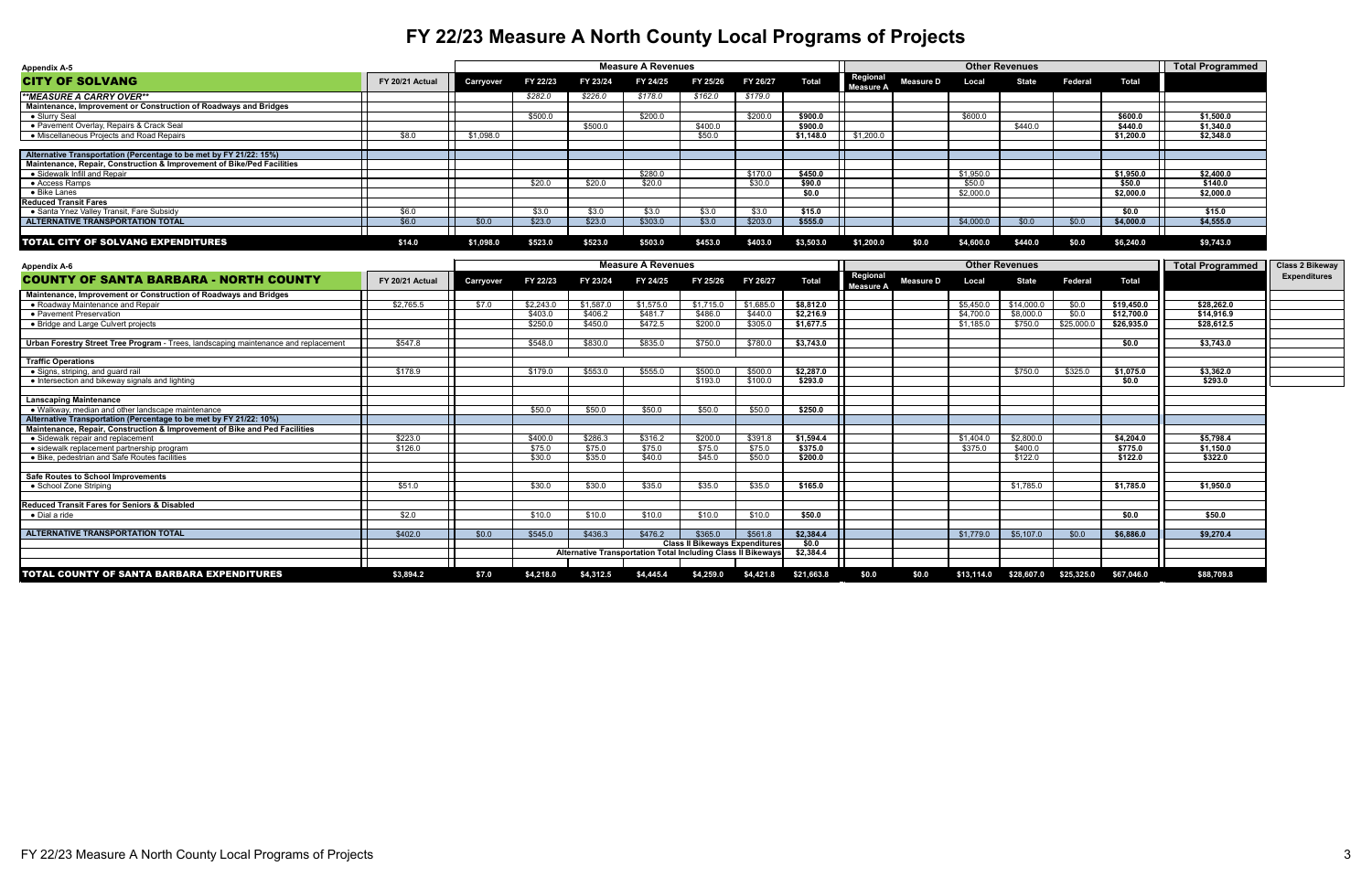| <b>Appendix A-7</b>                                                         |                 |                                       |          |          | <b>Measure A Revenues</b> |          |           |              |                  |            |              |                |                       | <b>Total Programmed</b> |
|-----------------------------------------------------------------------------|-----------------|---------------------------------------|----------|----------|---------------------------|----------|-----------|--------------|------------------|------------|--------------|----------------|-----------------------|-------------------------|
| <b>CITY OF CARPINTERIA</b>                                                  | FY 20/21 Actual | <b>Carry-over</b><br><b>Measure A</b> | FY 22/23 | FY 23/24 | FY 24/25                  | FY 25/26 | FY 26/27  | <b>Total</b> | <b>Measure D</b> | Local      | <b>State</b> | <b>Federal</b> | <b>Total</b>          |                         |
| Maintenance, Improvement or Construction of Roadways & Bridges              |                 |                                       |          |          |                           |          |           |              |                  |            |              |                |                       |                         |
| • Administration Program                                                    | \$52.0          | \$9.0                                 | \$30.0   | \$25.0   | \$24.0                    | \$45.0   | \$63.0    | \$196.0      |                  | \$20.0     |              |                | \$20.0                | \$216.0                 |
| • Street Maintenance Program                                                | \$52.0          | \$9.0                                 | \$30.0   | \$25.0   | \$24.0                    | \$32.0   | \$40.0    | \$160.0      |                  | \$0.0      | \$1,475.0    |                | \$1,475.0             | \$1,635.0               |
| • Right-of-Way Maintenance Program                                          | \$52.0          | \$9.0                                 | \$30.0   | \$25.0   | \$24.0                    | \$32.0   | \$40.0    | \$160.0      |                  | \$1,000.0  |              |                | \$1,000.0             | \$1,160.0               |
| • Transportation, Parking and Lighting Program                              | \$52.0          | \$9.0                                 | \$29.0   | \$24.0   | \$24.0                    | \$32.0   | \$40.0    | \$158.0      |                  | \$1,372.0  |              |                | \$1,372.0             | \$1,530.0               |
| • Carpinteria Avenue Bridge Replacement Project                             | \$52.0          | \$9.0                                 | \$25.0   | \$24.0   | \$24.0                    | \$32.0   | \$40.0    | \$154.0      |                  | \$1,025.0  |              | \$14,000.0     | \$15,025.0            | \$15,179.0              |
| • Pavement Rehabilitation Project                                           | \$440.0         | \$9.0                                 | \$100.0  | \$75.0   | \$119.0                   | \$145.0  | \$150.0   | \$598.0      |                  | \$5,000    |              |                | \$5,000.0             | \$5,598.0               |
| • Pavement Maintenance Project                                              | \$85.0          | \$9.0                                 | \$75.0   | \$75.0   | \$119.0                   | \$145.0  | \$150.0   | \$573.0      |                  | \$2,500.0  |              |                | \$2,500.0             | \$3,073.0               |
| • Pedestrian Bridge Inspection Program                                      | \$52.0          | \$9.0                                 |          |          | \$139.0                   | \$49.0   |           | \$197.0      |                  |            |              |                | \$0.0                 | \$197.0                 |
| • Pavement Management Update                                                | \$0.0           |                                       | \$25.0   |          | \$25.0                    |          |           | \$50.0       |                  |            |              |                | \$0.0                 | \$50.0                  |
| <b>Safety Improvements</b>                                                  |                 |                                       |          |          |                           |          |           |              |                  |            |              |                |                       |                         |
| • Traffic Safety Program                                                    | \$52.0          | \$9.0                                 | \$25.0   | \$24.0   | \$25.0                    | \$32.0   | \$40.0    | \$155.0      |                  |            |              |                | \$0.0                 | \$155.0                 |
| • Carpinteria Avenue & Palm Avenue Intersection Improvements Project        | \$6.0           |                                       |          | \$206.0  | \$69.0                    |          |           | \$275.0      |                  |            |              |                | \$0.0                 | \$275.0                 |
| • Carpinteria High School Crosswalk Safety Improvements Project             | \$0.0           | \$0.0\$                               | \$256.0  | \$85.0   |                           |          |           | \$341.0      |                  |            |              |                |                       |                         |
| Urban Forestry Street Tree Program - Street Tree Management Program         | \$135.0         |                                       | \$140.0  | \$150.0  | \$150.0                   | \$150.0  | \$150.0   | \$740.0      |                  |            |              |                | \$0.0                 | \$740.0                 |
| <b>Storm Damage Repair to Transportation Facilities</b>                     |                 |                                       |          |          |                           |          |           |              |                  |            |              |                |                       |                         |
| • East Via Real Stormwater Project                                          |                 |                                       |          |          |                           |          |           | \$0.0        |                  |            |              |                | \$0.0                 | \$0.0                   |
|                                                                             |                 |                                       |          |          |                           |          |           |              |                  |            |              |                |                       |                         |
| Roadway Drainage Facilities - Storm Drain Maintenance Program               | \$5.0           | \$10.0                                | \$25.0   | \$24.0   | \$24.0                    | \$35.0   | \$40.0    | \$158.0      |                  |            |              |                | \$0.0                 | \$158.0                 |
|                                                                             |                 |                                       |          |          |                           |          |           |              |                  |            |              |                |                       |                         |
| <b>Traffic Management - Traffic Operations Program</b>                      | \$51.0          | \$9.0                                 | \$25.0   | \$24.0   | \$24.0                    | \$35.0   | \$40.0    | \$157.0      |                  | \$332.0    |              |                | \$332.0               | \$489.0                 |
| <b>Landscaping Maintenance</b>                                              |                 |                                       |          |          |                           |          |           |              |                  |            |              |                |                       |                         |
| • Landscape Maintenance Program                                             | \$51.0          | \$9.0                                 | \$25.0   | \$24.0   | \$24.0                    | \$35.0   | \$40.0    | \$157.0      |                  |            |              |                | \$0.0                 | \$157.0                 |
| • Community Farm Privacy Fence Project                                      |                 |                                       |          |          |                           |          |           | \$0.0        |                  |            |              |                | \$0.0                 | \$0.0                   |
| <b>Highway Improvements</b>                                                 |                 |                                       |          |          |                           |          |           |              |                  |            |              |                |                       |                         |
| • Carpinteria Freeway Circulation Improvements                              |                 |                                       |          |          |                           |          |           | \$0.0        |                  | \$674.0    |              |                | \$674.0               | \$674.0                 |
| • Carpinteria Circulation Improvements (Linden Avenue Improvements Project) |                 |                                       |          |          |                           |          |           | \$0.0        |                  | \$326.0    |              |                | \$326.0               | \$326.0                 |
| <b>Alternative Transportation (Percentage: 10%)</b>                         |                 |                                       |          |          |                           |          |           |              |                  |            |              |                |                       |                         |
|                                                                             |                 |                                       |          |          |                           |          |           |              |                  |            |              |                |                       |                         |
| Maintenance, Repair, Construction & Improvements of Bike and Ped Facilities |                 |                                       |          |          |                           |          |           |              |                  |            |              |                |                       |                         |
| • Concrete Repair Program/Curb Ramp Program                                 | \$75.0          |                                       | \$100.0  | \$150.0  | \$150.0                   | \$150.0  | \$150.0   | \$700.0      |                  |            |              |                | \$0.0                 | \$700.0                 |
| • City of Carpinteria Alternative Transportation Plan                       |                 |                                       |          |          |                           |          |           | \$0.0        |                  |            |              |                | \$0.0                 | \$0.0                   |
| • Bike Path Maintenance Program                                             |                 |                                       |          |          |                           |          |           | \$0.0        |                  | \$50.0     |              |                | \$50.0                | \$50.0                  |
| • Franklin Creek Trail Improvement Project                                  |                 |                                       |          |          |                           |          |           | \$0.0        |                  |            |              |                | \$0.0                 | \$0.0                   |
| • Pedestrian Crossing Improvements - Bailard Ave. & Dorrance Way            | \$123.0         |                                       |          |          |                           |          |           | \$0.0        |                  |            |              |                | \$0.0                 | \$0.0                   |
|                                                                             |                 |                                       |          |          |                           |          |           | \$0.0        |                  |            |              |                | \$0.0                 | \$0.0                   |
| <b>Safe Routes to School Improvements</b>                                   |                 |                                       |          |          |                           |          |           |              |                  |            |              |                |                       |                         |
| • Safe Routes to Schools Education Program                                  | \$6.0           |                                       | \$6.0    | \$6.0    | \$6.0                     | \$6.0    | \$6.0     | \$30.0       |                  |            |              |                | \$0.0                 | \$30.0                  |
|                                                                             |                 |                                       |          |          |                           |          |           |              |                  |            |              |                |                       |                         |
| <b>Bus and Rail Transit Services and Facilities</b>                         |                 |                                       |          |          |                           |          |           |              |                  |            |              |                |                       |                         |
| • Easy Lift Transportation                                                  | \$12.0          |                                       | \$12.0   | \$12.0   | \$12.0                    | \$12.0   | \$12.0    | \$60.0       |                  |            |              |                | \$0.0                 | \$60.0                  |
| • Help of Carpinteria, Dial-A-Ride Service                                  | \$6.0           |                                       | \$6.0    | \$6.0    | \$6.0                     | \$6.0    | \$6.0     | \$30.0       |                  |            |              |                | \$0.0                 | \$30.0                  |
| ALTERNATIVE TRANSPORTATION TOTAL                                            |                 | \$0.0                                 | \$124.0  | \$174.0  | \$174.0                   | \$174.0  | \$174.0   | \$820.0      | \$0.0            | \$50.0     | \$0.0        | \$0.0          | \$50.0                | \$870.0                 |
|                                                                             |                 |                                       |          |          |                           |          |           |              |                  |            |              |                |                       |                         |
| TOTAL CITY OF CARPINTERIA EXPENDITURES                                      | \$1,359.0       | \$109.0                               | \$964.0  | \$984.0  | \$1,012.0                 | \$973.0  | \$1,007.0 | \$5,049.0    | \$0.0            | \$12,299.0 | \$1,475.0    |                | \$14,000.0 \$27,774.0 | \$32,823.0              |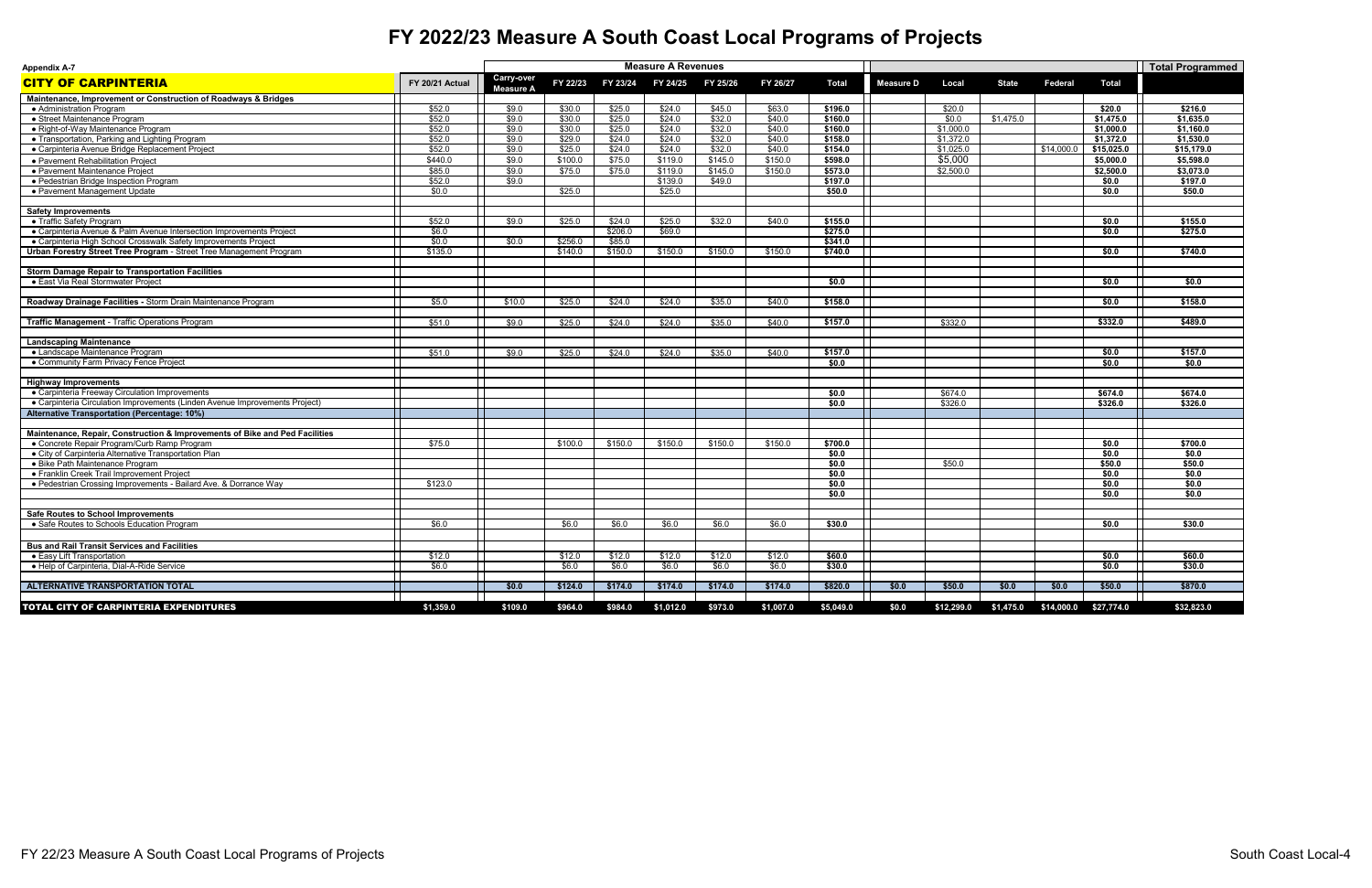| <b>Appendix A-8</b>                                                                                 |                 |                                       |           |           | <b>Measure A Revenues</b> |           |           |                    |                  |                    |              |                        |                    | <b>Total Programmed</b> |
|-----------------------------------------------------------------------------------------------------|-----------------|---------------------------------------|-----------|-----------|---------------------------|-----------|-----------|--------------------|------------------|--------------------|--------------|------------------------|--------------------|-------------------------|
| <b>CITY OF GOLETA</b>                                                                               | FY 20/21 Actual | <b>Carry-over</b><br><b>Measure A</b> | FY 22/23  | FY 23/24  | FY 24/25                  | FY 25/26  | FY 26/27  | <b>Total</b>       | <b>Measure D</b> | Local              | <b>State</b> | <b>Federal</b>         | <b>Total</b>       |                         |
| Maintenance, Improvement or Construction of Roadways & Bridges                                      |                 |                                       |           |           |                           |           |           |                    |                  |                    |              |                        |                    |                         |
| • Pavement Rehabilitation                                                                           | \$148.0         | \$1,362.0                             | \$300.0   | \$350.0   | \$349.0                   | \$350.0   | \$350.0   | \$3,061.0          |                  |                    |              |                        | \$0.0              | \$3,061.0               |
| • Pavement Maintenance                                                                              | \$33.0          | \$182.0                               | \$75.0    | \$75.0    | \$75.0                    | \$75.0    | \$75.0    | \$557.0            |                  |                    |              |                        | \$0.0              | \$557.0                 |
| • Striping and Signage                                                                              | \$11.0          | \$133.0                               | \$75.0    | \$75.0    | \$75.0                    | \$75.0    | \$75.0    | \$508.0            |                  |                    |              |                        | \$0.0              | \$508.0                 |
| • Ekwill Street & Fowler Road Extensions                                                            |                 |                                       |           |           |                           |           |           | \$0.0              |                  | \$5,810.0          | \$11,300.0   |                        | \$17,110.0         | \$17,110.0              |
| • Goleta 101 Overcrossing (9027)                                                                    |                 |                                       |           |           |                           |           | \$300.0   | \$300.0            |                  | \$4,040.0          |              |                        | \$4,040.0          | \$4,340.0               |
| · Hollister Avenue Bridge Project (9033)                                                            | \$11.0          | \$126.0                               |           |           |                           |           |           | \$126.0            |                  | \$1,920.0          |              | \$14,824.0             | \$16,744.0         | \$16,870.0              |
| • Hollister Avenue Widening - Storke to 280 feet west of Glen Annie (9044)                          |                 | \$28.0                                |           |           |                           |           |           | \$28.0             |                  | \$2,956.0          |              |                        | \$2,956.0          | \$2,984.0               |
|                                                                                                     |                 |                                       |           |           |                           |           |           |                    |                  |                    |              |                        |                    |                         |
| <b>Urban Forestry Street Tree Program - Street Tree Maintenance</b>                                 | \$102.0         | \$366.0                               | \$240.0   | \$200.0   | \$250.0                   | \$250.0   | \$250.0   | \$1,556.0          |                  |                    |              |                        | \$0.0              | \$1,556.0               |
| <b>Storm Damage Repair to Transportation Facilities</b>                                             |                 |                                       |           |           |                           |           |           |                    |                  |                    |              |                        |                    |                         |
| • Cathedral Oaks Crib Wall                                                                          | \$6.0           |                                       |           |           | \$200.0                   | \$200.0   |           | \$400.0            |                  |                    |              |                        | \$0.0              | \$400.0                 |
| • Old Town S. Fairview Ave Drainage Improvements (9107)                                             |                 |                                       |           |           |                           |           | \$100.0   | \$100.0            |                  |                    |              |                        | \$0.0              | \$100.0                 |
| <b>Roadway Drainage</b>                                                                             |                 |                                       |           |           |                           |           |           |                    |                  |                    |              |                        |                    |                         |
| • Goleta Storm Drain Master Plan                                                                    |                 |                                       | \$100.0   |           |                           |           |           | \$100.0            |                  |                    |              |                        | \$0.0              | \$100.0                 |
| Traffic Signal Coordination - Traffic Signal Maintenance                                            |                 |                                       |           |           |                           |           |           |                    |                  |                    |              |                        |                    |                         |
| • Traffic Signal Maintenance                                                                        | \$30.0          | \$916.0                               | \$250.0   | \$250.0   | \$250.0                   | \$250.0   | \$250.0   | \$2,166.0          |                  |                    |              |                        | \$0.0              | \$2,166.0               |
| • Traffic Signal Upgrades                                                                           |                 | \$95.0                                | \$24.0    | \$72.0    | \$100.0                   | \$100.0   | \$100.0   | \$491.0            |                  |                    | \$3,120.0    |                        | \$3,120.0          | \$3,611.0               |
|                                                                                                     |                 |                                       |           |           |                           |           |           |                    |                  |                    |              |                        |                    |                         |
| <b>Landscaping Maintenance</b>                                                                      |                 |                                       |           |           |                           |           |           |                    |                  |                    |              |                        |                    |                         |
| • Median and Parkway Maintenance (5800-51066)                                                       | \$60.0          | \$86.0                                | \$100.0   | \$100.0   | \$150.0                   | \$150.0   | \$150.0   | \$736.0            |                  |                    |              |                        | \$0.0              | \$736.0                 |
| Matching Funds for State and Regional Programs and Projects                                         |                 |                                       |           |           |                           |           |           |                    |                  |                    |              |                        |                    |                         |
| • Miscellaneous Capital Improvement Projects                                                        |                 |                                       | \$50.0    | \$50.0    | \$200.0                   | \$250.0   | \$250.0   | \$800.0            |                  |                    |              |                        | \$0.0              | \$800.0                 |
|                                                                                                     |                 |                                       |           |           |                           |           |           |                    |                  |                    |              |                        |                    |                         |
| <b>Alternative Transportation (Percentage: 10%)</b>                                                 |                 |                                       |           |           |                           |           |           |                    |                  |                    |              |                        |                    | \$54,899.0              |
|                                                                                                     |                 |                                       |           |           |                           |           |           |                    |                  |                    |              |                        |                    |                         |
| Maintenance, Repair, Construction & Improvement of Bike & Ped Facilities                            |                 |                                       |           |           |                           |           |           |                    |                  |                    |              |                        |                    |                         |
| • Concrete Maintenance and Access Ramps (5800-51071)                                                | \$208.0         | \$290.0                               | \$75.0    | \$75.0    | \$75.0                    | \$75.0    | \$75.0    | \$665.0            |                  |                    |              |                        | \$0.0              | \$665.0                 |
| • Hollister Avenue Complete Streets (9001)                                                          | \$8.0           | \$49.0                                |           |           |                           |           |           | \$49.0             |                  | \$55.0             |              | \$236.0                | \$291.0            | \$340.0                 |
| • San Jose Creek Multipurpose Path [ATP] (9006)                                                     |                 | \$95.0                                | \$400.0   | \$700.0   | \$100.0                   | \$19.0    |           | \$1,314.0          |                  | \$3,223.0          | \$4,270.0    | \$15,910.0             | \$23,403.0         | \$24,717.0              |
| • San Jose Creek Middle - Seament 1 (9007)                                                          |                 | \$260.0                               | \$30.0    |           |                           |           |           | \$290.0            |                  | \$181.0            |              |                        | \$181.0            | \$471.0                 |
| • Old Town Sidewalk [ATP] (completed) (9031)                                                        | \$519.0         | \$632.0                               |           |           |                           |           |           | \$632.0            |                  | \$1,729.0          | \$1,721.0    |                        | \$3,450.0          | \$4,082.0               |
| • RRFB at Chapel/ PHB at Kingston (9058)                                                            | \$300.0         | \$90.0                                |           |           |                           |           |           | \$90.0             |                  | \$133.0            |              | \$237.0                | \$370.0            | \$460.0                 |
| • Storke Road Transit, Bicycle, Pedestrian Improvements (9062)                                      |                 |                                       |           | \$50.0    |                           |           |           | \$50.0             |                  | \$422.0            |              |                        | \$422.0            |                         |
| • Fairview Sidewalk Infill at Calle Real/US 101 (completed) (9070)                                  | \$18.0          | \$36.0                                |           |           |                           |           |           | \$36.0             |                  | \$79.0             |              |                        | \$79.0             | \$115.0                 |
| • Vision Zero Plan (9086)                                                                           |                 | \$20.0                                |           |           | \$130.0                   | \$100.0   |           | \$250.0            |                  | \$50.0             |              |                        | \$50.0             | \$300.0                 |
| • Crosswalk PHB on Calle Real near Encina Lane (9087)                                               | \$5.0           | \$337.0                               |           |           |                           |           |           | \$337.0            |                  | \$180.0            |              |                        | \$180.0            | \$517.0                 |
| • RRFB at School Zone Crossing (9088)                                                               | \$28.0          | \$431.0                               | \$20.0    |           |                           |           |           | \$451.0            |                  | \$344.0            |              |                        | \$344.0            | \$795.0                 |
| • Goleta Traffic Safety Study [GTSS] (9089)                                                         | \$3.0           | \$92.0                                |           |           |                           |           |           | \$92.0             |                  | \$45.0             | \$278.0      |                        | \$323.0            | \$415.0                 |
| • Fairview Corridor Study (9097)                                                                    |                 | \$180.0                               |           |           |                           | \$90.0    | \$50.0    | \$320.0            |                  | \$411.0            |              |                        | \$411.0            | \$731.0                 |
| • Crosswalk at Calle Real/Fairview Center - PHB (9099)                                              | \$28.0          | \$60.0<br>\$195.0                     |           |           |                           |           |           | \$60.0             |                  | \$100.0<br>\$298.0 |              |                        | \$100.0<br>\$298.0 | \$160.0<br>\$493.0      |
| • Storke Road Corridor Study (9102)<br>• Citywide School Zones Signage & Striping Evaluation (9103) |                 | \$108.0                               |           |           | \$20.0                    | \$90.0    |           | \$195.0<br>\$218.0 |                  | \$100.0            |              |                        | \$100.0            | \$318.0                 |
| • Citywide Evaluation of Existing Traffic Signals (9104)                                            |                 | \$40.0                                | \$50.0    |           |                           |           |           | \$90.0             |                  | \$100.0            |              |                        | \$100.0            | \$190.0                 |
| • Hollister Ave Class I Bike Path - Lighting (9110)                                                 |                 | \$138.0                               |           |           |                           |           |           | \$138.0            |                  | \$100.0            |              |                        | \$100.0            | \$238.0                 |
| • Hollister Avenue Old Town Interim Striping Project (9114)                                         |                 | \$292.0                               | \$228.0   |           |                           |           |           | \$520.0            |                  | \$424.0            |              |                        | \$424.0            | \$944.0                 |
| • Lake Los Carneros Pedestrian Bridge Replacement                                                   | \$35.0          | \$185.0                               | \$37.0    | \$103.0   |                           |           |           | \$325.0            |                  | \$1,000.0          |              |                        | \$1,000.0          | \$1,325.0               |
| • Cathedral Oaks Class I Multipurpose Path                                                          |                 |                                       |           |           | \$100.0                   |           |           | \$100.0            |                  | \$200.0            |              |                        | \$200.0            | \$300.0                 |
| • Fairview Ave and Stowe Canyon Intersection Improvements                                           |                 |                                       |           |           |                           |           | \$127.0   | \$127.0            |                  | \$2,000.0          |              |                        | \$2,000.0          | \$2,127.0               |
|                                                                                                     |                 |                                       |           |           | \$90.0                    |           |           | \$90.0             |                  | \$400.0            |              |                        | \$400.0            | \$490.0                 |
| <b>Safe Routes to School Improvements</b>                                                           |                 |                                       |           |           |                           |           |           |                    |                  |                    |              |                        |                    |                         |
| • Safe Routes to School Improvements - Street Striping                                              | \$3.0           | \$42.0                                | \$25.0    | \$25.0    | \$25.0                    | \$25.0    | \$25.0    | \$167.0            |                  |                    |              |                        | \$0.0              | \$167.0                 |
|                                                                                                     |                 |                                       |           |           |                           |           |           |                    |                  |                    |              |                        |                    |                         |
| Reduced transit fares for Seniors and Disabled - Easy Lift                                          | \$23.0          | \$15.0                                | \$25.0    | \$25.0    | \$25.0                    | \$25.0    | \$25.0    | \$140.0            |                  |                    |              |                        | \$0.0              | \$140.0                 |
| ALTERNATIVE TRANSPORTATION TOTAL                                                                    | \$1,178.0       | \$3,587.0                             | \$890.0   | \$978.0   | \$565.0                   | \$424.0   | \$302.0   | \$6,746.0          | \$0.0            | \$11,574.0         |              | $$6,269.0$ $$16,383.0$ | \$34,226.0         | \$40,972.0              |
|                                                                                                     |                 |                                       |           |           |                           |           |           |                    |                  |                    |              |                        |                    | \$0.0                   |
| <b>TOTAL CITY OF GOLETA EXPENDITURES</b>                                                            | \$1,579.0       | \$6,881.0                             | \$2,104.0 | \$2,150.0 | \$2,214.0                 | \$2,124.0 | \$2,202.0 | \$17,675.0         | \$0.0            | \$26,300.0         | \$20,689.0   | \$31,207.0 \$78,196.0  |                    | \$95,871.0              |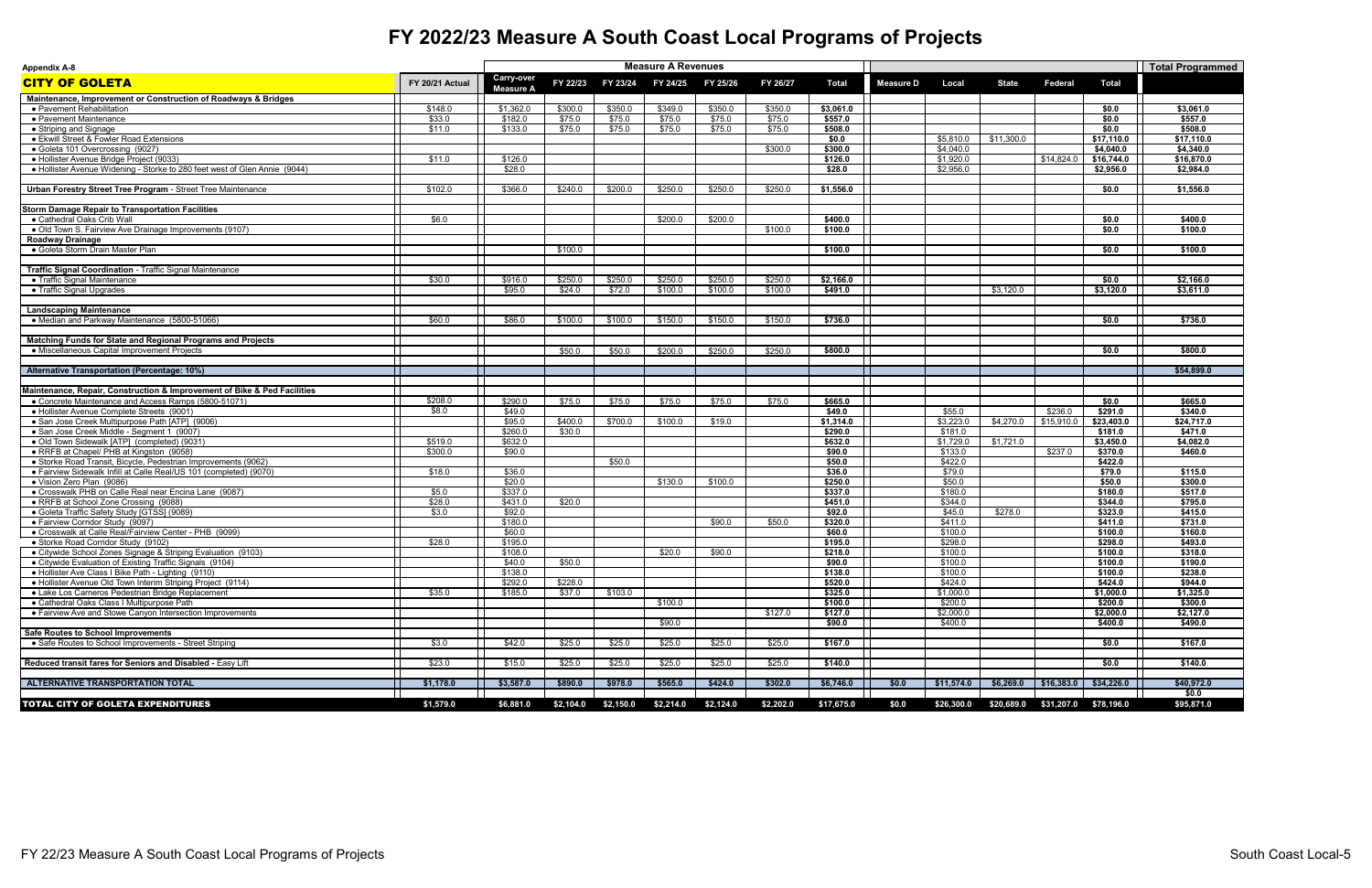| <b>Appendix A-9</b>                                                               |                 |                                       |           |           | <b>Measure A Revenues</b> |           |           |              |                  |           |              |                |              | Total Programmed |
|-----------------------------------------------------------------------------------|-----------------|---------------------------------------|-----------|-----------|---------------------------|-----------|-----------|--------------|------------------|-----------|--------------|----------------|--------------|------------------|
| <b>CITY OF SANTA BARBARA</b>                                                      | FY 20/21 Actual | <b>Carry-over</b><br><b>Measure A</b> | FY 22/23  | FY 23/24  | FY 24/25                  | FY 25/26  | FY 26/27  | <b>Total</b> | <b>Measure D</b> | Local     | <b>State</b> | <b>Federal</b> | <b>Total</b> |                  |
| Maintenance, Improvement or Construction of Roadways & Bridges                    |                 |                                       |           |           |                           |           |           |              |                  |           |              |                |              |                  |
| • Pavement Maintenance (Capital)                                                  | \$33.4          | \$266.4                               | \$1,578.2 | \$1,621.8 | \$1,709.3                 | \$1,416.5 | \$1,536.7 | \$8,128.9    |                  | \$0.0     | \$1,796.4    | \$0.0          | \$1,796.4    | \$9,925.3        |
| • Roadway Maintenance (Operations)                                                | \$621.2         | \$0.0                                 | \$1,170.0 | \$1,193.4 | \$1,217.3                 | \$1,241.6 | \$1,266.4 | \$6,088.7    |                  | \$2,050.0 | \$0.0        | \$0.0          | \$2,050.0    | \$8,138.7        |
| • Engineering Services (Capital)                                                  | \$137.2         | \$12.5                                | \$405.0   | \$413.7   | \$421.3                   | \$429.8   | \$438.4   | \$2,120.1    |                  | \$0.0     | \$0.0        | \$0.0          | \$0.0        | \$2,120.1        |
| • Engineering Services (Operations)                                               | \$340.5         | \$0.0                                 | \$498.0   | \$508.0   | \$518.1                   | \$528.5   | \$539.7   | \$2,591.7    |                  | \$0.0     | \$0.0        | \$0.0          |              |                  |
| • Bridge Preventative Maintenance (Capital)                                       | \$22.4          | \$96.5                                | \$75.0    | \$76.5    | \$78.0                    | \$79.6    | \$81.2    | \$486.8      |                  | \$0.0     | \$0.0        | \$0.0          | \$0.0        | \$486.8          |
| • Post Bridge Construction Monitoring/Reporting (Capital)                         | \$54.3          | \$32.9                                | \$100.0   | \$102.0   | \$104.0                   | \$106.1   | \$108.2   | \$553.3      |                  | \$0.0     | \$0.0        | \$0.0          | \$0.0        | \$553.3          |
| • Graffiti Abatement                                                              |                 |                                       |           |           |                           |           |           | \$0.0        |                  | \$277.2   | \$0.0        | \$0.0          | \$277.2      | \$277.2          |
|                                                                                   |                 |                                       |           |           |                           |           |           |              |                  |           |              |                |              |                  |
| <b>Safety Improvements</b>                                                        |                 |                                       |           |           |                           |           |           |              |                  |           |              |                |              |                  |
| • Traffic Safety/Capacity Improvements (Capital)                                  | \$18.0          | \$28.0                                | \$50.0    | \$51.0    | \$52.0                    | \$53.1    | \$54.1    | \$288.2      |                  |           |              |                | \$0.0        | \$288.2          |
|                                                                                   |                 |                                       |           |           |                           |           |           |              |                  |           |              |                |              |                  |
| Storm Damage Repair - Storm Drain Repair and Maintenance (Operations)             | \$151.0         |                                       | \$225.7   | \$230.2   | \$234.8                   | \$239.5   | \$244.3   | \$1,174.7    |                  | \$272.0   |              |                | \$272.0      | \$1,446.7        |
|                                                                                   |                 |                                       |           |           |                           |           |           |              |                  |           |              |                |              |                  |
| Roadway Drainage Facilities - Lower Mission Creek Flood Control project (Capital) |                 |                                       | \$75.0    | \$76.5    | \$78.0                    | \$79.6    | \$81.2    | \$390.3      |                  |           |              |                | \$0.0        | \$390.3          |
|                                                                                   |                 |                                       |           |           |                           |           |           |              |                  |           |              |                |              |                  |
|                                                                                   |                 |                                       |           |           |                           |           |           |              |                  |           |              |                |              |                  |
| <b>Alternative Transportation (Percentage: 10%)</b>                               |                 |                                       |           |           |                           |           |           |              |                  |           |              |                |              |                  |
| Maintenance, Repair, Construction & Improvement of Bike and Ped Facilities        |                 |                                       |           |           |                           |           |           |              |                  |           |              |                |              |                  |
| • Sidewalk Maintenance (Capital)                                                  | \$65.3          | \$163.3                               | \$0.0     | \$0.0     | \$0.0                     | \$0.0     | \$0.0     | \$163.3      |                  | \$0.0     | \$0.0        | \$0.0          | \$0.0        | \$163.3          |
| • Sidewalk Maintenance (Operations)                                               | \$172.6         | \$0.0                                 | \$521.0   | \$531.5   | \$542.7                   | \$552.9   | \$564.0   | \$2,711.5    |                  | \$621.9   | \$0.0        | \$0.0          | \$621.9      | \$3,333.4        |
| • Sidewalk Access Ramps (Capital)                                                 | \$2.4           | \$95.4                                | \$50.0    | \$51.0    | \$52.0                    | \$53.1    | \$54.1    | \$355.6      |                  | \$0.0     | \$0.0        | \$0.0          | \$0.0        | \$355.6          |
| • Bicycle Improvements (Capital)                                                  |                 |                                       |           |           |                           |           |           | \$0.0        |                  | \$0.0     | \$78.7       | \$0.0          | \$78.7       | \$78.7           |
|                                                                                   |                 |                                       |           |           |                           |           |           |              |                  |           |              |                |              |                  |
| <b>Bus and Rail Transit Services and Facilities</b>                               |                 |                                       |           |           |                           |           |           |              |                  |           |              |                |              |                  |
| $\bullet$ Easy Lift                                                               |                 |                                       | \$270.3   | \$275.7   | \$281.3                   | \$286.9   | \$292.6   | \$1,406.8    |                  |           |              |                | \$0.0        | \$1,406.8        |
|                                                                                   |                 |                                       |           |           |                           |           |           |              |                  |           |              |                |              |                  |
| <b>ALTERNATIVE TRANSPORTATION TOTAL</b>                                           | \$240.3         | \$258.7                               | \$841.4   | \$858.2   | \$875.4                   | \$892.9   | \$910.7   | \$4,637.3    | \$0.0            | \$621.9   | \$78.7       | \$0.0          | \$700.6      | \$5,337.9        |
|                                                                                   |                 |                                       |           |           |                           |           |           |              |                  |           |              |                |              |                  |
| <b>TOTAL CITY OF SANTA BARBARA EXPENDITURES</b>                                   | \$1,618.1       | \$695.0                               | \$5,018.3 | \$5,130.8 | \$5,288.4                 | \$5,067.1 | \$5,260.4 | \$26,459.9   | \$0.0            | \$3,221.1 | \$1,875.1    | \$0.0          | \$5,096.3    | \$31,556.2       |